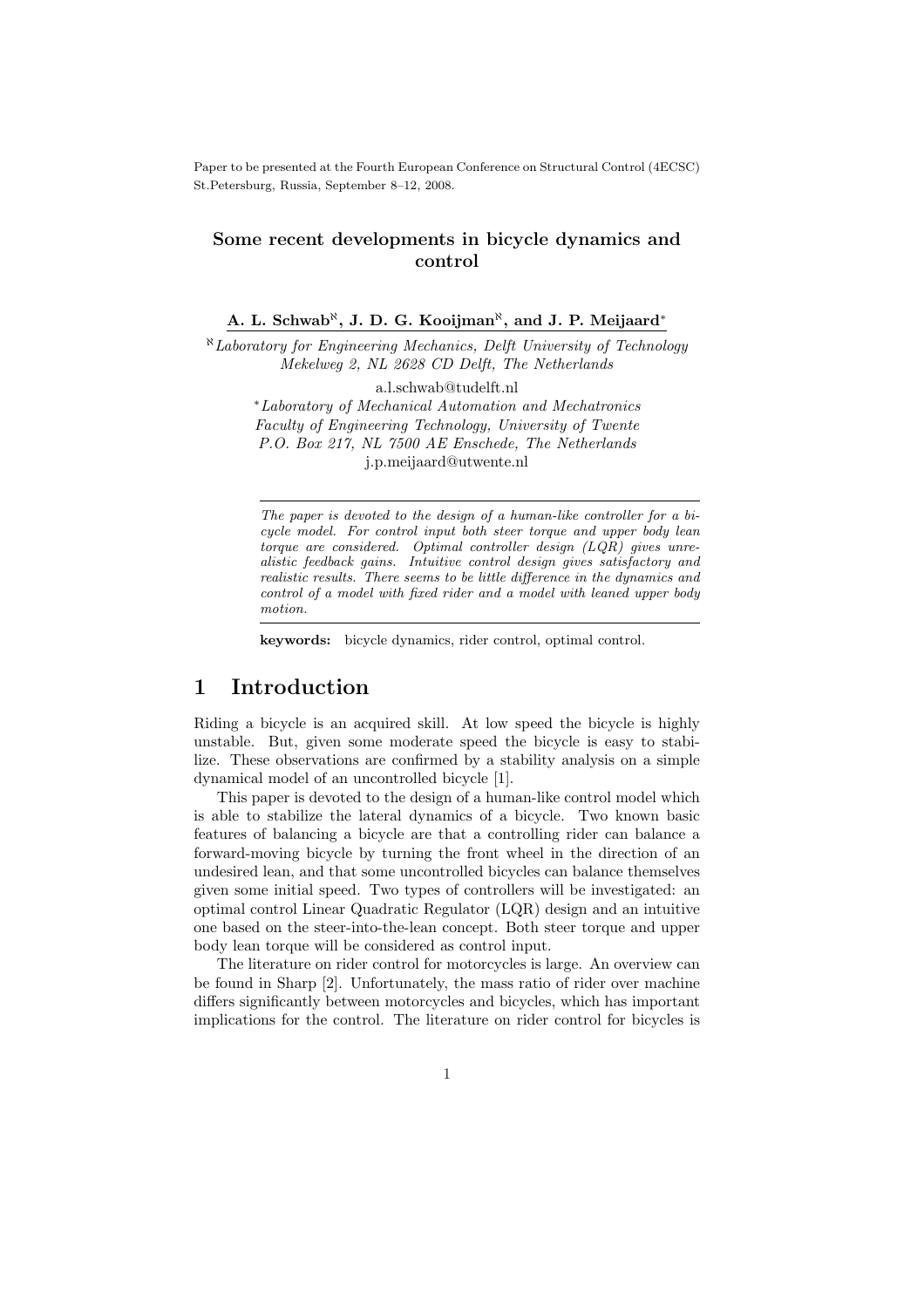

Figure 1: Bicycle model with extension of a leaned rider upper body (U) together with degrees of freedom and the upper body extension parameter values from [9]. All other parameter values are from the benchmark bicycle [1]

sparse. Some theoretical and experimental work has been done in the 70s by van Lunteren & Stassen [3], Roland & Lynch [4], and van Zytveld [5]. Getz & Marsden [6] studied control concepts on a highly simplified bicycle model. A recent revival in the study of bicycle dynamics resulted in theoretical studies by Åström *et al.* [7], Sharp [8], and Peterson & Hubbard [9].

## 2 Bicycle model

The basic mechanical model of the bicycle, see Figure 1, is described in detail in a recent bicycle benchmark paper [1]. In short, it consists of four rigid bodies, viz. the rear frame, the front frame being the front fork and handlebar assembly and the two knife-edge wheels, interconnected by revolute hinges. The rider is assumed to be rigidly connected to the rear frame. As an extension, the rider's upper body lateral lean is added to the system. The contact between the wheels and the flat surface is modelled rigid and non-slipping. The basic model has three velocity degrees of freedom: the roll rate  $\phi$  of the rear frame, the steering rate  $\delta$ , and the forward speed v which is defined as the angular rate of the rear wheel with respect to the rear frame  $\theta_r$  times the radius of the wheel. The leaned upper body extension adds one velocity degree of freedom to the basic model, namely the angular rate  $\dot{\gamma}$  of the upper body with respect to the rear frame.

The lateral dynamics of the bicycle in the upright configuration can be described by the linearized equations of motion which form a coupled set of second-order differential equations of the form,

$$
\mathbf{M}\ddot{\mathbf{q}} + [v\mathbf{C}_1]\dot{\mathbf{q}} + [g\mathbf{K}_0 + v^2\mathbf{K}_2]\mathbf{q} = \mathbf{f},\tag{1}
$$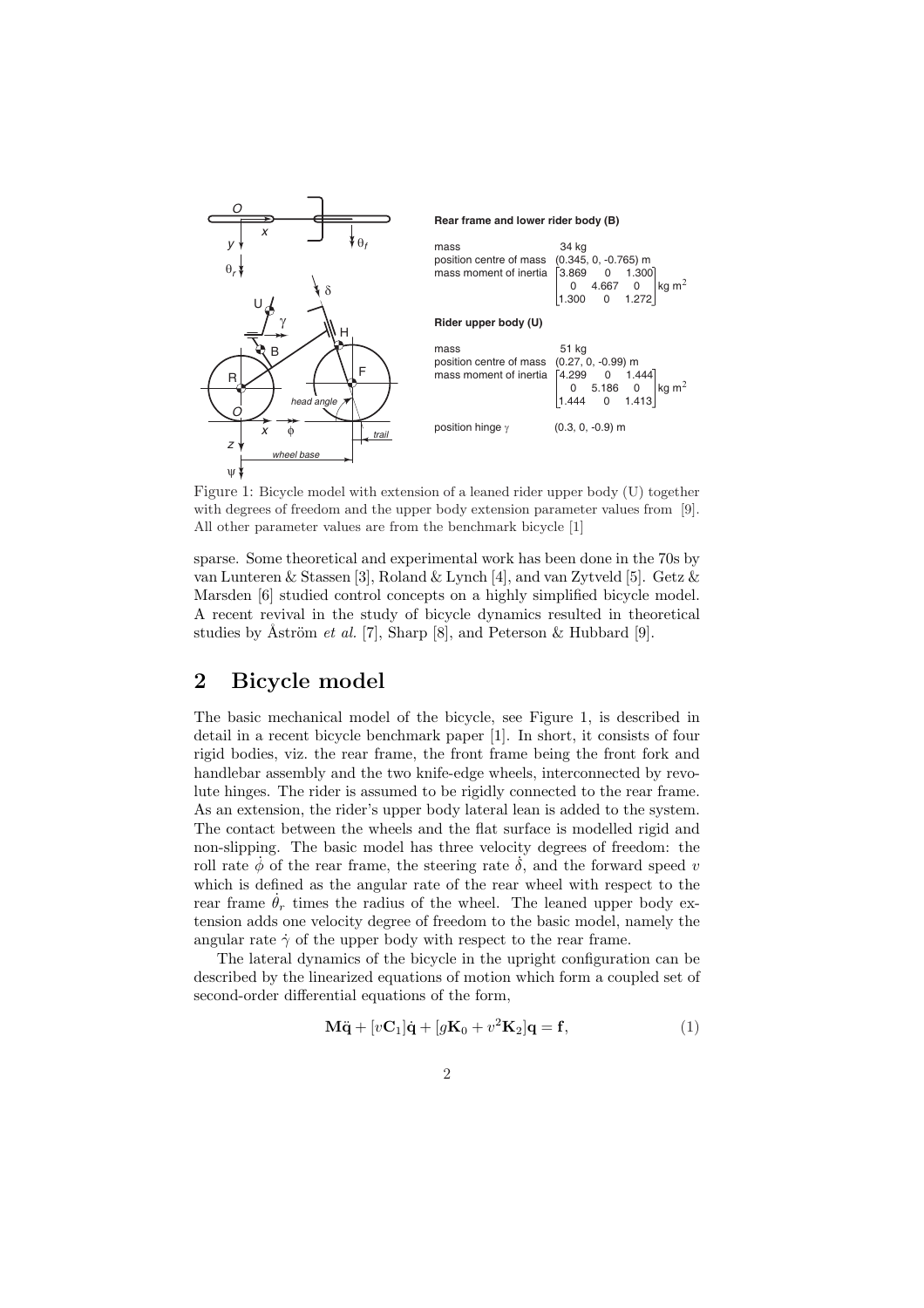

Figure 2: Eigenvalues and eigenmodes for the basic bicycle model with rigid rider, uncontrolled. On the right four eigenmodes are shown, the long line showing the leaned rear frame  $\phi$  and the short line the steer angle  $\delta$ .

with the forward speed  $v$  as a parameter. The degrees of freedom for the basic model are  $\mathbf{q} = [\phi, \delta]^T$  and for the extended leaned upper body model  $\mathbf{q} = [\phi, \delta, \gamma]^T$ . The forcing f on the right-hand side are the lean torque  $T_{\phi}$ , the steer torque  $T_{\delta}$ , and the upper body lean torque  $T_{\gamma}$ . The constant entries in matrices M,  $C_1$ ,  $K_0$  and  $K_2$  are derived by the multibody dynamics software package SPACAR [10] and for the basic bicycle model can be found in [1].

#### 2.1 Uncontrolled motion

The eigenvalues of the uncontrolled motion are shown in Figure 2. For the basic bicycle model there are in principle to four eigenmodes, where oscillatory eigenmodes come in pairs. Two are significant and are traditionally called the capsize mode and weave mode. The capsize mode corresponds to a real eigenvalue with eigenvector dominated by lean: when unstable, the bicycle just falls over like a capsizing ship. The weave mode is an oscillatory motion in which the bicycle sways about the headed direction. The third remaining eigenmode is the *castering mode* which corresponds to a large negative real eigenvalue with eigenvector dominated by steering. The weave motion is initially unstable but becomes stable at the weave speed  $v_w \approx 4.292$  m/s. The capsize motion, initially stable, becomes mildly unstable at  $v_c \approx 6.024$  m/s. The bicycle is self-stable for  $v_w < v < v_c$  and easy to stabilize above the capsize speed  $v_c$ .

## 3 Controlled motion, rigid rider

Clearly, the bicycle is in need of control below the weave speed and above the capsize speed. The rigid rider model only allows steer torque control since there are no real physical means to exert a lean torque between the rear frame and the ground.

For control purposes, the equations of motion (1) are rewritten into a set of first order differential equations,  $\dot{\mathbf{x}} = \mathbf{A}\mathbf{x} + \mathbf{B}\mathbf{u}$ , with the state vector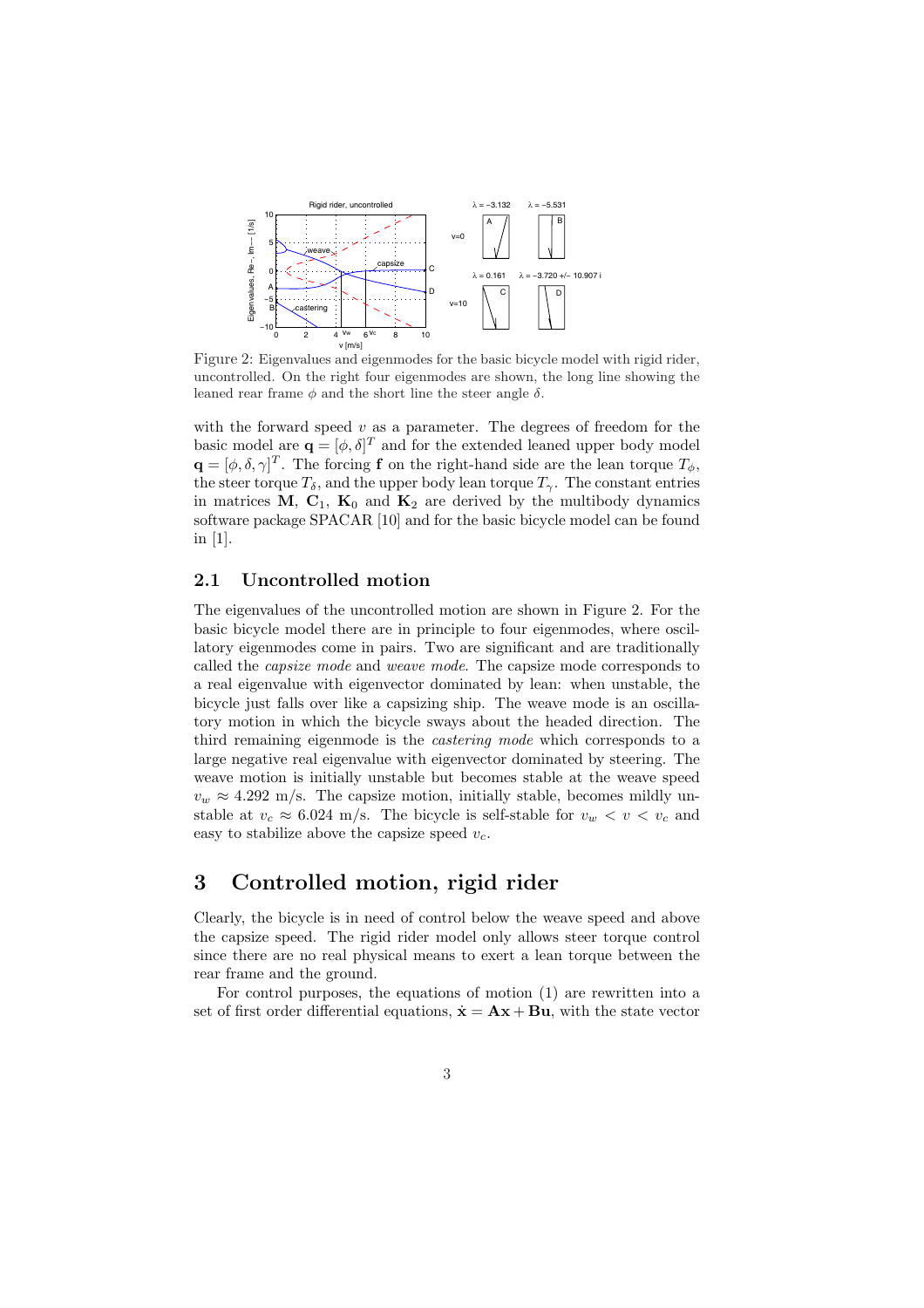

Figure 3: Eigenvalues and feedback gains for the rigid rider with an LQR optimal controller on the steer torque.

 $\mathbf{x} = [\dot{\phi}, \dot{\delta}, \phi, \delta]^T$ , and the control vector  $\mathbf{u} = [T_{\delta}]$ . The control will be assumed to be a linear full-state feedback of the form  $\mathbf{u} = -\mathbf{K}\mathbf{x}$ , where the linear feedback gains  $\bf{K}$  will depend on the forward speed.

#### 3.1 Optimal control

Without any prior knowledge of the control strategy, an optimal controller of the Linear Quadratic form (LQR) [11] will be applied. Such a method finds full-state linear feedback gains based on minimizing a performance mas run-state<br>index,  $J = \int_0^\infty$  $\int_0^\infty (\mathbf{x}^T \mathbf{Q} \mathbf{x} + \mathbf{u}^T \mathbf{R} \mathbf{u}) dt$ , where the cost in the state is weighted by the matrix Q and the control cost by the matrix R.

The final goal in balancing a bicycle is to stay upright which can be achieved by minimizing the lean angle, therefore we take  $\mathbf{Q} = \text{diag}([0, 0, 1, 0]).$ For the control effort we take  $\mathbf{R} = [1]$ . The resulting eigenvalues and feedback gains are shown in Figure 3. It is clear that above the capsize speed little control is necessary, the feedback gains are low. Contrary, below the weave speed the gains increase without bound, in particular the gain on the lean angle. For a human controller, this is not so realistic. A drawback in the optimal control method is the tendency to stabilize the system by mirroring the real part of the eigenvalues, which can be seen by comparing Figure 3 and Figure 2.

#### 3.2 Intuitive control

The intuitive controller is based on a basic feature of balancing a bicycle: to steer into the undesired lean. The bicycle only needs to be stabilized below the weave speed and above the capsize speed. Above the capsize there is a slow drift from the vertical position and therefore we will use the lean angle as input. Below the weave speed the leanrate suffices as input. The feedback gains will be speed dependent and without any prior knowledge we assume these linear in the forward speed. The intuitive steer-into-the-fall control law then takes on the form,  $T_{\delta} = -K_v(v_{max} - v)\dot{\phi}$  for  $v < v_{max}$ , and  $T_{\delta} = -K_c(v - v_{max})\phi$  for  $v \ge v_{max}$ , where  $v_{max}$  is a speed in the stable speed range somewhere between the weave and the capsize speed.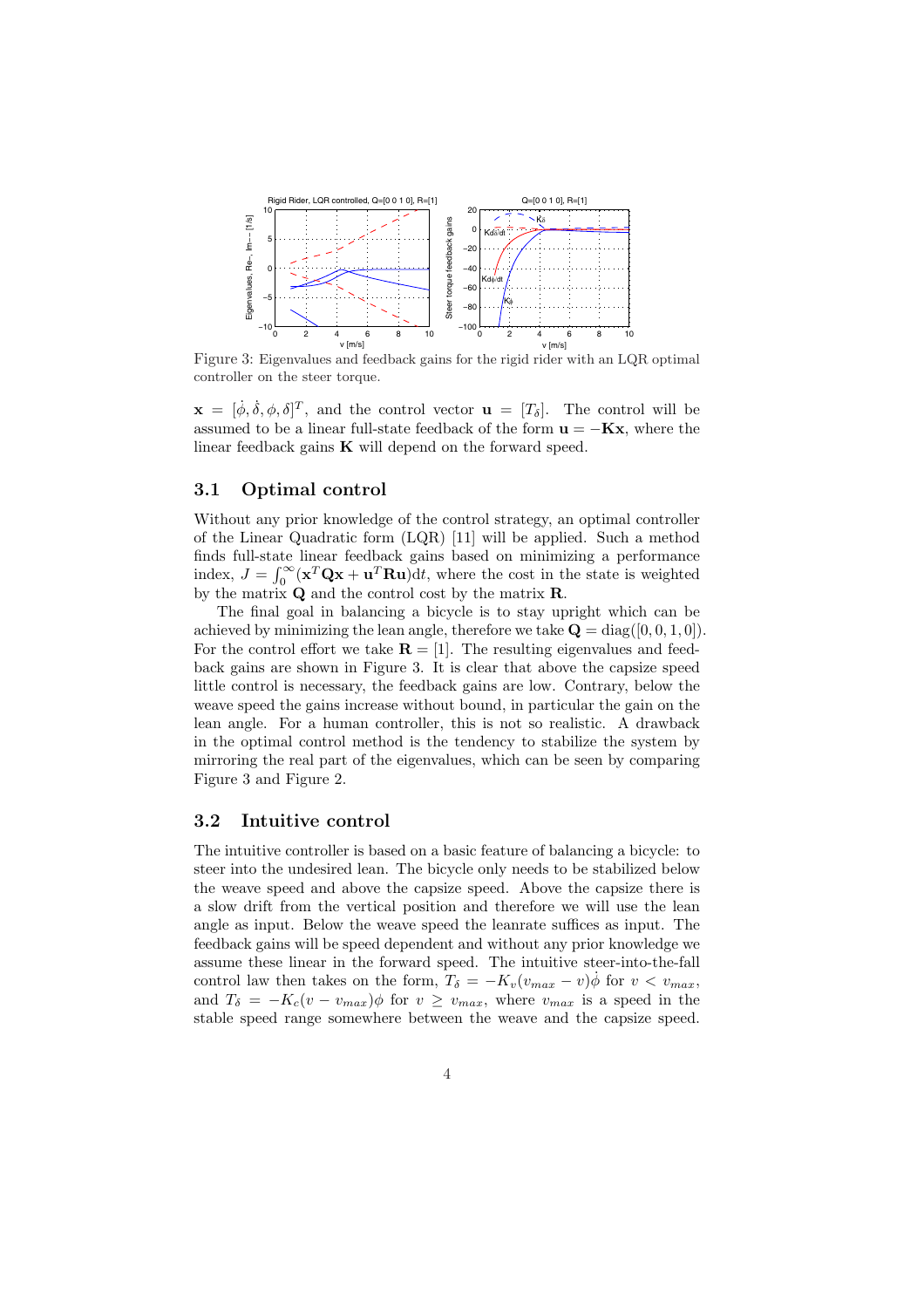

Figure 4: Eigenvalues and feedback gains for the rigid rider with an intuitive steer-into-the-lean controller on the steer torque.

Results for the rigid rider benchmark bicycle are shown in Figure 4, where  $v_{max} = 4.7 \text{ m/s}, K_v = -8 \text{ Ns}^2/\text{rad}, \text{ and } K_c = -0.7 \text{ Ns/rad}.$  Compared with the LQR controlled bicycle, Figure 3, the gains are much lower. Note also the qualitatively different eigenvalues. The intuitive controlled bicycle becomes marginally stable over the complete forward speed range.

### 4 Adding an upper body and control

In the past there has been much debate on the roll of a leaned upper body in the lateral dynamics and control of a bicycle. Since the mass ratio of rider over machine is much larger than that of a motorcycle, there has been speculation on the importance of a leaned upper body opposed to a rigid rider model. Therefore the basic bicycle model is now extended with an upper body which is hinged about a horizontal axis pointing forward, see Figure 1. The leaned upper body adds an extra degree of freedom to the model, the hinge angle  $\gamma$ , together with an extra control torque,  $T_{\gamma}$ , the action-reaction between the upper body and the rear frame. The state vector now becomes  $\mathbf{x} = [\dot{\phi}, \dot{\delta}, \dot{\gamma}, \phi, \delta, \dot{\gamma}]^T$  and the control vector is now  $\mathbf{u} = [T_{\delta}, T_{\gamma}]^{T}$ . The properties of the upper body and the rear frame where chosen such that in the case of a fixed hinge they are identical to the rigid rider benchmark problem.

#### 4.1 Uncontrolled motion

The eigenvalues and some eigenmotions of the uncontrolled motion are shown in Figure 5. The passive upper body adds two eigenvalues to the system which turn out to be nearly constant over the complete forward speed range. Moreover, the passive upper body has almost no effect on the remaining eigenvalues, which are nearly the same as those for the rigid rider model, see Figure 2. The weave speed is now  $v_w \approx 4.533$  m/s and the capsize speed  $v_c \approx 6.037$  m/s, which is less than respectively 6% and 1% change from the rigid rider model. Accordingly, the eigenmodes do not change significantly.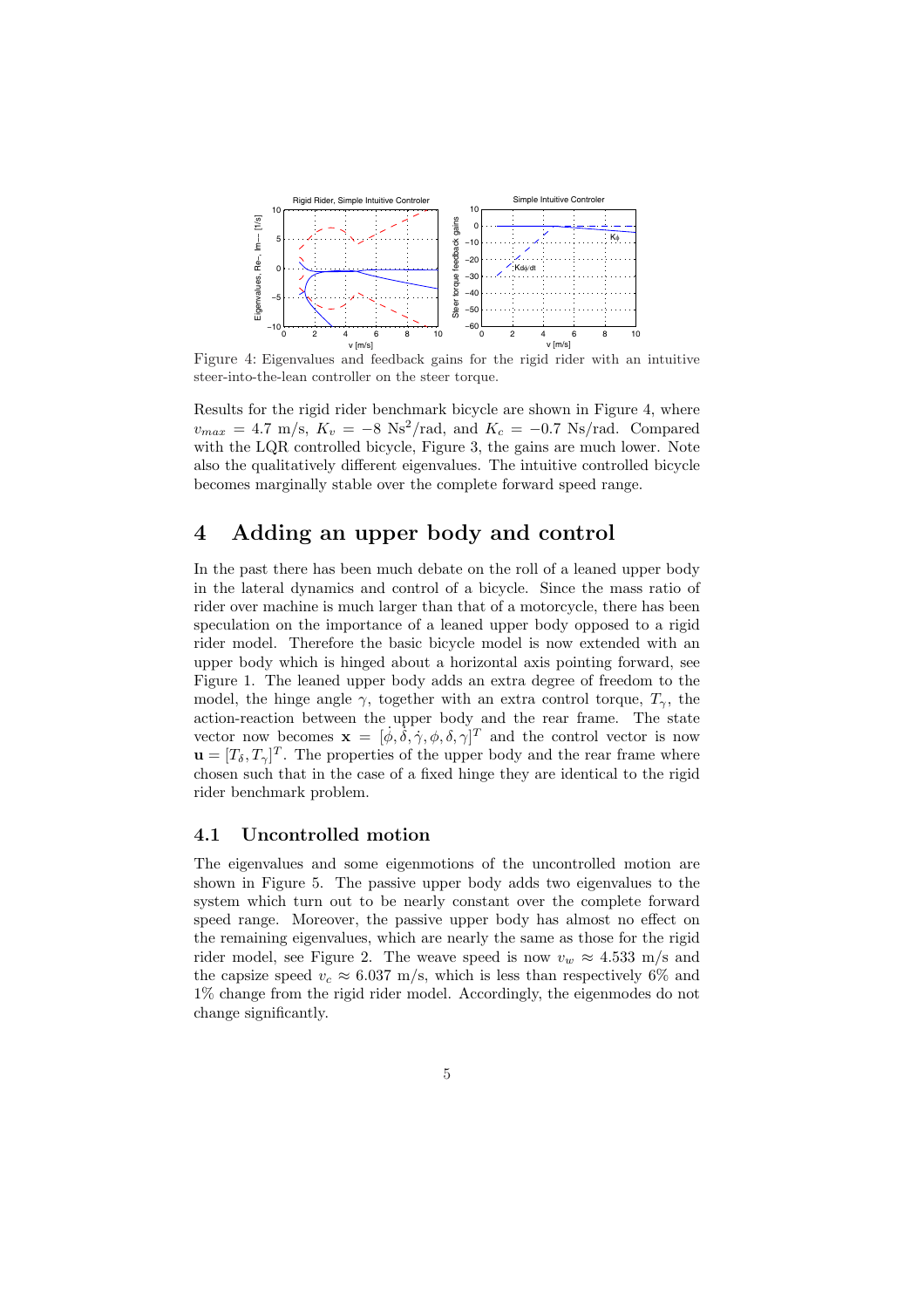

Figure 5: Eigenvalues and eigenmodes for the bicycle model with leaned upper body, uncontrolled. On the right six eigenmodes are shown, the long line shows the leaned rear frame  $\phi$  with on top of that the relatively leaned upper body  $\gamma$ , and the short line shows the steer angle  $\delta$ .



Figure 6: Eigenvalues and feedback gains for leaned rider model with an LQR optimal controller on the steer torque and the upper body lean torque.

#### 4.2 Optimal control

For the optimal controller design we use the same LQR method from Section 3.1. Again the goal is to keep the bicycle upright. Therefore we take the state weight vector as  $\mathbf{Q} = \text{diag}([0, 0, 0, 1, 0, 0])$ . The relative control efforts of the steer torque input and the upper body lean torque input can be set by the matrix R, but lacking prior knowledge we use equal control effort weighting  $\mathbf{R} = \text{diag}([1, 1]).$ 

The resulting eigenvalues and feedback gains are shown in Figure 6. Above the weave speed we now see considerable control, both in the steer torque and lean torque versus the steer angle and lean angle. Below the weave speed the steer torque gain versus the lean angle becomes very high. Note also the high gain of the lean torque versus the lean angle. The optimal control drawback of mirroring the real part of the eigenvalues is again present.

From a human control perspective these results are quite unsatisfactory.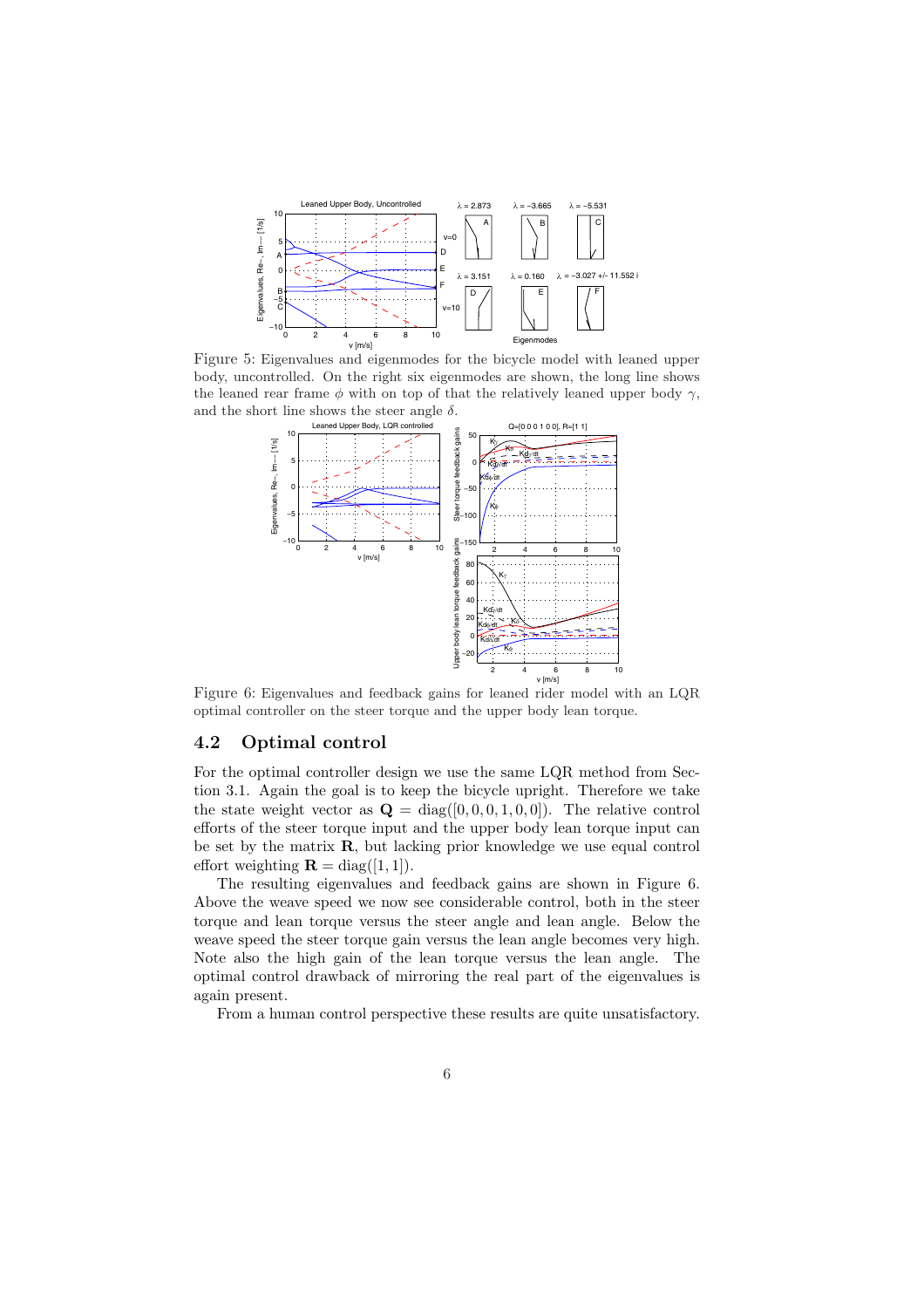

Figure 7: Eigenvalues and feedback gains for leaned rider model with an LQR optimal controller with only upper-body lean-torque control input.



Figure 8: Eigenvalues and feedback gains for a leaned rider model with an intuitive steer-into-the-lean controller on the steer torque and a simple spring-loaded feedback on the upper body.

They also raise the question on the effectiveness of upper body lean control. Therefore we also study a model with only upper-body lean-torque control input, for which the resulting eigenvalues and feedback gains are shown in Figure 7. Clearly, only upper body lean torque control is even worse. The gains are very high for all speeds and below the weave speed they tend to go to infinity.

#### 4.3 Intuitive control

The intuitive controller is based on two concepts: a proportional feedback to stabilize the upper body and steer-into-the-lean. The proportional feedback of the upper body is a simple spring where the spring stiffness is chosen such that we get a realistic frequency for the upper body sway. The steer-intothe-lean controller is identical to the one used in the rigid rider model from Section 3.2. Results for this control model are shown in Figure 8, where the upper body spring stiffness or lean torque feedback gain is  $K_{\gamma} = 50$  Nm/rad, and the steer torque controller uses the identical rigid rider parameters:  $v_{max} = 4.7 \text{ m/s}, \tilde{K_v} = -8 \text{ Ns}^2/\text{rad}, \text{ and } K_c = -0.7 \text{ Ns/rad}.$  This intuitive controller gives satisfactory results which are nearly identical to those of the rigid rider model. Note also the stable and slightly damped upper body motion, although there is no real damping in the upper body hinge.